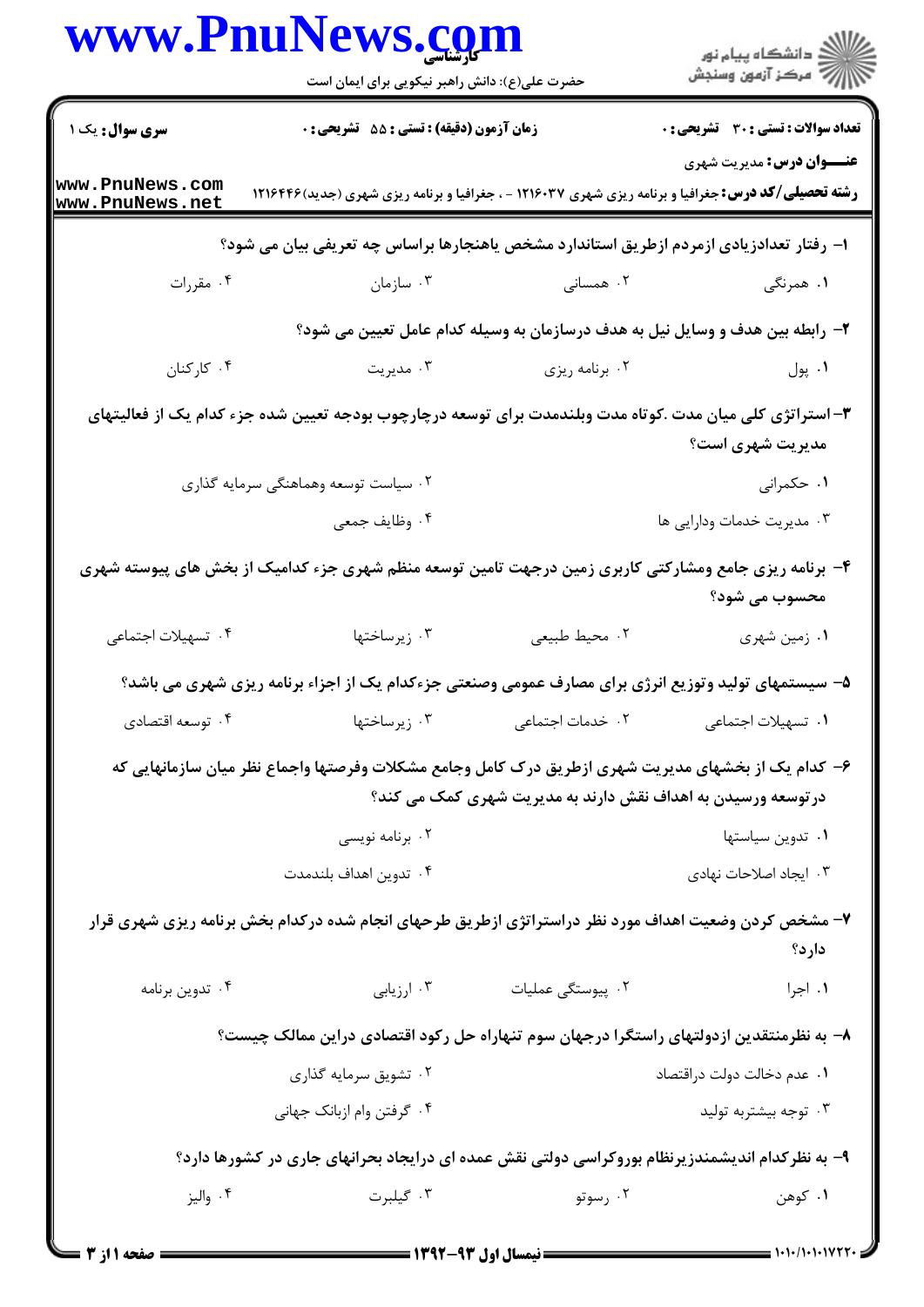|                                    | www.PnuNews.com<br>حضرت علی(ع): دانش راهبر نیکویی برای ایمان است                                             |                 | ر دانشگاه پيام نور<br>دانشگاه پيام نور (                                                                                                        |
|------------------------------------|--------------------------------------------------------------------------------------------------------------|-----------------|-------------------------------------------------------------------------------------------------------------------------------------------------|
| <b>سری سوال : ۱ یک</b>             | زمان آزمون (دقیقه) : تستی : 55 آتشریحی : 0                                                                   |                 | <b>تعداد سوالات : تستی : 30 ٪ تشریحی : 0</b>                                                                                                    |
| www.PnuNews.com<br>www.PnuNews.net |                                                                                                              |                 | <b>عنـــوان درس:</b> مديريت شهري<br><b>رشته تحصیلی/کد درس:</b> جغرافیا و برنامه ریزی شهری ۱۲۱۶۰۳۷ - ، جغرافیا و برنامه ریزی شهری (جدید) ۱۲۱۶۴۴۶ |
|                                    | ∙ا− مهمترین هدفی که این تفکردنبال می کند افزایش قدرت تولیدی شهرهای جهان سوم می باشد.                         |                 |                                                                                                                                                 |
| ۰۴ مدیریت شهری                     | ۰۳ قادرسازی                                                                                                  | ۰۲ فقرشهری      | ۰۱ توسعه پايدارشهري                                                                                                                             |
|                                    |                                                                                                              |                 | ۱۱− کدامیک ازنهادهای زیر توسعه اجتماعی رابامشارکت اجتماعی یکی می داند؟                                                                          |
| ۰۴ يونسكو                          | ۰۳ يونيسف                                                                                                    | ۰۲ سازمان ملل   | ۰۱ بانک جهانی                                                                                                                                   |
|                                    | ۱۲–مشخص کردن نیازهای مردم وتشویق آنها به تشکیل گروههایی که قابلیت بیان نیازهایشان رادارندجزء کدام یک ازخصیصه |                 | های توسعه اجتماعی ومشارکت اجتماعی محسوب می شود؟                                                                                                 |
|                                    | ۰۲ ماهیت تصمیم گیری                                                                                          |                 | ٠١. روابط متقابل جامعه باحكومت                                                                                                                  |
|                                    | ۰۴ مشارکت ونیازهای جامعه                                                                                     |                 | ۰۳ پویایی جامعه                                                                                                                                 |
|                                    | ۱۳- یادگیری ودرک اجتماعی تضادهای اقتصادی وسیاسی ودر دست گرفتن ابتکارعمل برعلیه عوامل ظلم راچه می نامند؟      |                 |                                                                                                                                                 |
| ۰۴ بیدارسازی                       | ۰۳ تفويض قدرت                                                                                                | ۰۲ همکاری       | ۰۱ دلجویی                                                                                                                                       |
|                                    | ۱۴– در رویکرد توسعه که برمبنای نیازهای اساسی باشد کدام عامل محوراساسی آن راتشکیل می دهد؟                     |                 |                                                                                                                                                 |
| ۰۴ مشارکت فرهنگی                   | ۰۳ مشارکت اقتصادی                                                                                            | ۰۲ مشارکت سیاسی | ٠١. مشاركت اجتماعي                                                                                                                              |
|                                    |                                                                                                              |                 | ۱۵– تشکل غیردولتی جمعیت آفتاب درکدام شهرایران فعالیت دارد؟                                                                                      |
| ۰۴ زاهدان                          | ۰۳ تبریز                                                                                                     | ۰۲ خرم آباد     | ٠١ تهران                                                                                                                                        |
|                                    |                                                                                                              |                 | ۱۶- اتحادیه زغال وفولاد اروپا دارای کدام نوع حکومت می باشد؟                                                                                     |
| ۰۴ حکومت محلی                      | ۰۳ شبه حاکمیت                                                                                                | ۰۲ حاکمیت ملی   | ۰۱ فرا حاکمیت                                                                                                                                   |
|                                    |                                                                                                              |                 | ۱۷- درکدام یک از کشورهای زیر مدیریت شهری دارای چهار نوع مدیریت می باشد؟                                                                         |
| ۰۴ اسپانیا                         | ۰۳ اتریش                                                                                                     | ۰۲ آلمان        | ۰۱ سوئیس                                                                                                                                        |
|                                    |                                                                                                              |                 | ۱۸- کشورهای جنوب اروپا عمدتا دارای چه مذهبی هستند؟                                                                                              |
| ۰۴ مسیح <sub>ی</sub> کاتولیک       | ۰۳ مسلمان                                                                                                    |                 | ۰۱ مسیحی پروتستان <b>۲۰۰ میل</b> ودی                                                                                                            |
|                                    |                                                                                                              |                 | ۱۹− کشورهای آسیای غربی وشمال آفریقا الگوی حکومتی شبیه کدام کشور دارند؟                                                                          |
| ۰۴ آلمان                           | ۰۳ ایتالیا                                                                                                   | ۰۲ فرانسه       | ۰۱ آمریکا                                                                                                                                       |
|                                    |                                                                                                              |                 | ۲۰– درکدام دوره درایران شهرهابه صورت خودمختار اداره می شوند؟                                                                                    |
| ۰۴ صفویه                           | ۰۳ خوارزمشاهیان                                                                                              | ۰۲ اشکانیان     | ۰۱ سلوکیان                                                                                                                                      |

 $= 1.1 - (1.1.107)$